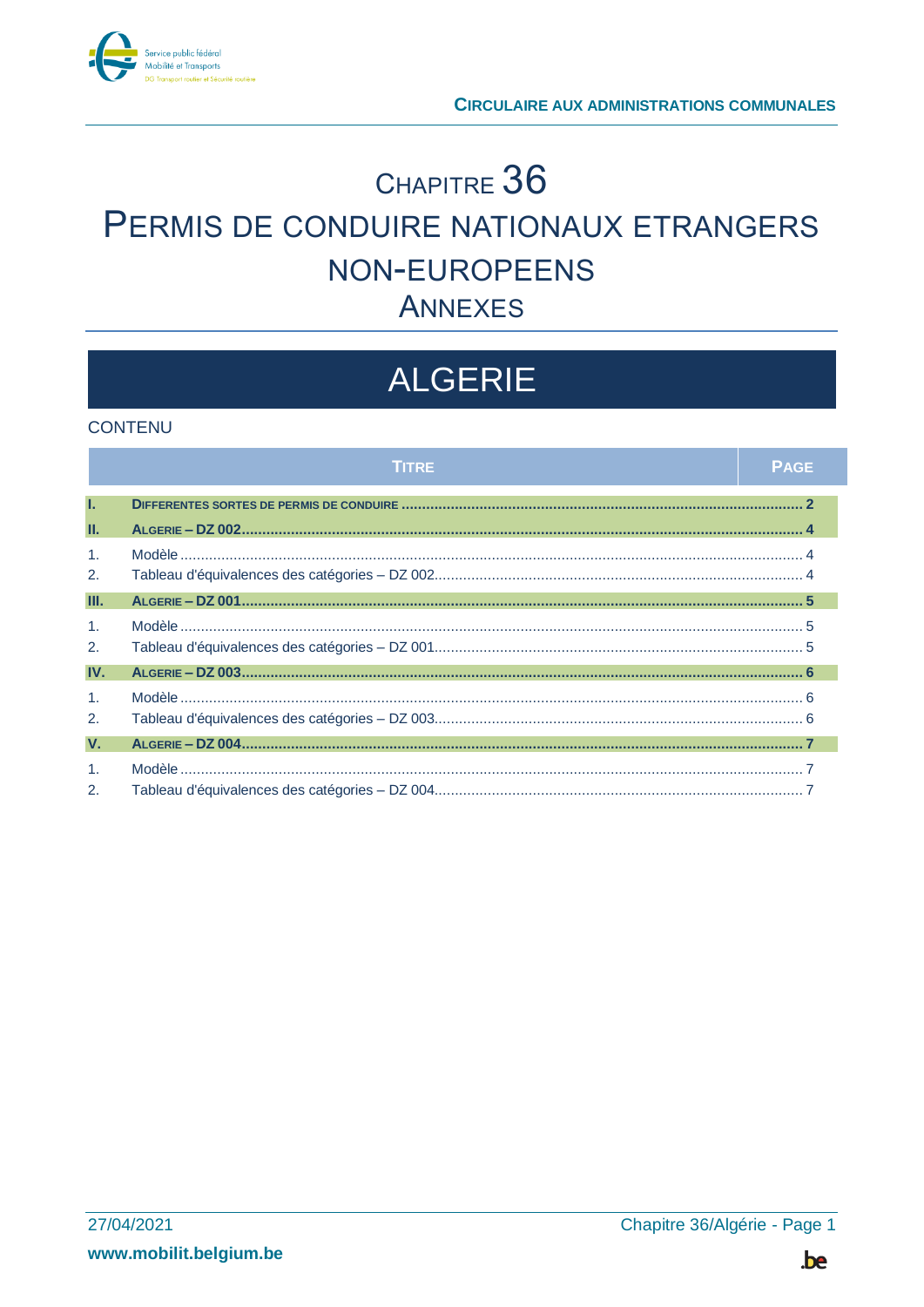

### <span id="page-1-0"></span>**I. DIFFERENTES SORTES DE PERMIS DE CONDUIRE**

| REFE-<br><b>RENCE DU</b><br><b>PERMIS</b> | <b>IMAGE</b>                                                                                                                                                                                                                                                                                                                                                                                                                                                                                                                                                                                                                                                                                                                                                                                                                                                                                                                                                                                                                                                                                                                                                                                                                                                                            | <b>DELIVRE A</b><br>PARTIR DE | <b>DELIVRE JUS-</b><br>QU'AU | <b>VALIDITE</b><br><b>DU</b><br><b>DOCUMENT</b> |
|-------------------------------------------|-----------------------------------------------------------------------------------------------------------------------------------------------------------------------------------------------------------------------------------------------------------------------------------------------------------------------------------------------------------------------------------------------------------------------------------------------------------------------------------------------------------------------------------------------------------------------------------------------------------------------------------------------------------------------------------------------------------------------------------------------------------------------------------------------------------------------------------------------------------------------------------------------------------------------------------------------------------------------------------------------------------------------------------------------------------------------------------------------------------------------------------------------------------------------------------------------------------------------------------------------------------------------------------------|-------------------------------|------------------------------|-------------------------------------------------|
| <b>DZ002</b>                              | سلاحية فبهادة الكفالة لقبادة المستقرات<br>Pennis dally of a ting<br>CACHET<br>لجنهورية الجرائرية الديمراطية الشعبية<br>Validità du permis de conduire<br><b>Dimporate ou Porner</b><br><b>REPUBLIQUE ADDÉNIEREE</b><br>Α<br>$\overline{A}$<br>B<br><b>PREFECTURE</b><br>$\overline{C}$<br>شمسانة الكلسانة<br>D<br>لقسادة السيسسارات<br>E<br>PERMIS DE CONDUIRE<br>F<br>Nicolas de cotégurio B spécia                                                                                                                                                                                                                                                                                                                                                                                                                                                                                                                                                                                                                                                                                                                                                                                                                                                                                    |                               | 1998                         | Permanent                                       |
|                                           | أرضعته مسلمة يملية<br>خشع<br>اصتباف رختص السيسالية<br>عورية الجواثرية الدينقراطية ال<br>سنند<br>دانسه از میولفه<br>$1 - \mu$<br>أ التراجات اجار بة عربة جانبية اربدونها ك<br>مالغة ال<br>A   الثلاثية الفجلات ذات معرك أكثر من 135<br>الداجيك التزمة أو أينا السابقة.<br>السطوانية من 18 الر18 سيابا.<br>$10\,$<br>$1412 - 32 - 31$ and let<br>ولايسته و<br><mark>. البيسارات الافتل من «ا باسات</mark><br>$\overline{a}$<br>منالحية ال<br>B وزنها بحواتها البل من 3,500<br>1973/31/13<br>سيناوان التصناليع ذانه مدبولة<br>ان ا<br>$01\,$<br>ج اسر سن 350 سمع.<br>ح<br>صالحته ال إرقم 208<br>$n = 3$<br><b>S DE CONDUIRE</b><br>ف أستنارات الشعل العنام<br>D - واكثير مين 9 طيامية).<br>هـ   البينارات من منتقد البرج.60<br>نی :<br>منافعة الل<br>E   نجر مقضورة وزنهنا اكثير مين 780 كغ<br>  النيبذان من مسئلا ودياوو<br>$1 - \omega$<br>صافحية الن:<br>F ذات البداد خناص.<br>N800 === Wallace                                                                                                                                                                                                                                                                                                                                                                                         | 1998                          |                              | Permanent                                       |
| <b>DZ001</b>                              | بسورية تمزيرية المكربانة التمية<br>الدائر المستويات<br>والمحافظة<br>zione alla<br>استغارتهن لبيطة<br>side<br>کمریوند شماریهٔ بهرینهٔ بدنیهٔ از موتوبا کمرتو<br>الکاکیهٔ کمیکانه شده سراه کار من اداک سه<br>محدد مرياء للسيمانه<br>تنونا بر « بي بيان»<br>$20 -$<br><b>Allegal AV.</b><br>IJ<br><b>RESIDENT</b><br>c<br>ards Management<br>SEANO OF SHIPPINGS<br>استعددن<br>i.<br>all in<br>13704<br>لمنابع<br><b>War Car Diffit</b><br>لمحامد<br><b>CONTRACT OF REAL PROPERTY</b><br>يتبدى<br>$\frac{1}{2}$<br>$N_{2}$<br>SS.<br>N:<br><b>North</b>                                                                                                                                                                                                                                                                                                                                                                                                                                                                                                                                                                                                                                                                                                                                     | 1998                          |                              | 2 ans                                           |
| <b>DZ003</b>                              | لجمهورية الجزائرية التبمقراطية تشميية<br>السلطة<br>رخصة مسلمة بصفة مزقتة<br>أصفاف رفص الس <mark>بان</mark> ية<br>République Algérienne Démocratique et Populain<br>النزاجات الثانية من الصنف في 30 إلى 80 سم <sup>2</sup> )<br>و التزاجات الثانية والرياضة المحكمات ( 125 سم <sup>2</sup> )<br>اس<br>منالغة إلى:<br>النزليات الثارية من المنظمين<br>والصنف ج (أكثر من 400 سم <sup>)</sup><br>400<br>اس :<br>صالحة إلى:<br>A <sup>2</sup><br>$: 2y_1$<br>السولات الألل من 10 مقاط ويقية بعد <mark>ل</mark><br>3500 كغ<br>.<br>سيارات البشائع التي يتجاوز ونتها مع الصوتة. 3500<br>كغ و الل من 19000 كغ بالنسبة للمرتعات المتلورة<br>$\frac{1}{\alpha}$<br>الخصة المسياقة<br><b>CENTER</b><br>ميؤل نيشانغ التي يتواول وزنها مع المعرفة 19000<br>كغ لعرابية مقومة) أي اللي يتجاول وزنها<br> مراتبة جارة لمجموعة مركبات أو مراتبة متعاصلة)<br>في .<br>منالجة إلى :<br>PERMIS DE CONDUIRE<br>$\tilde{c}$<br>٠<br>لجي<br>صالحة (لن:<br>$\frac{s}{D}$<br>موارك الثقل العام (أكثر من 9 مقاعد)<br>لي :<br>صالحة إلى:<br>.<br>الموازنة من مثلاء ** ب + ج + 2* ثور مقتررة وزاوة<br>أكر من 750 مئ<br>$\frac{1}{n}$<br>-------<br>.<br>الموازن عن الصلف أ <sup>و</sup> أو ألا أو ب التي يموقها<br>المعلوين و المهاة كميسا لمراعاة إعلانهم<br>أي<br>صالحة إلى:<br>$\frac{1}{n}$<br>A<br>$\mathcal{A}$ |                               |                              | Permanent                                       |
|                                           | الجمهورية الجزنبرية النيمقرإطية الشميبية<br>الطلة<br>الخصة مسلمة بصلة مزقتة<br>أصناف رخص السيافية<br>République Algérienne Démocratique et Populaire<br>the solution of the content of the state<br>ال<br>معنا ابن<br><b>LEWIS CONTRACTOR</b><br>المحافظ<br>-00 1 80<br>$-1 - Ns$<br>والمنقدح الكرادي 00<br>.<br>وفيلة إلى:<br>رخصة المبهاقة الاختبارية<br><b>COOP EACH ROUNDAY OF BUILDING COOPERATION</b><br>1900 - In als an Albany and a shell be a state of the state of the state of the state of<br>فكبين<br>PERMIS DE CONDUIRE<br>PROBATOIRE<br>لی<br>منالحه اے<br><b>Collaboration of the col-</b><br><b>Links</b><br>the fact of the second control of the<br>السوارات من المنك 11 . أو 11 . أو مه التي ومواه<br>المعلويون و المهياة لمعيننا لمراجاة إمكاني<br>د.<br>سانسه بایی:<br>$\rightarrow$ $\mu \bar{b}$                                                                                                                                                                                                                                                                                                                                                                                                                                                               |                               |                              | 2 ans                                           |

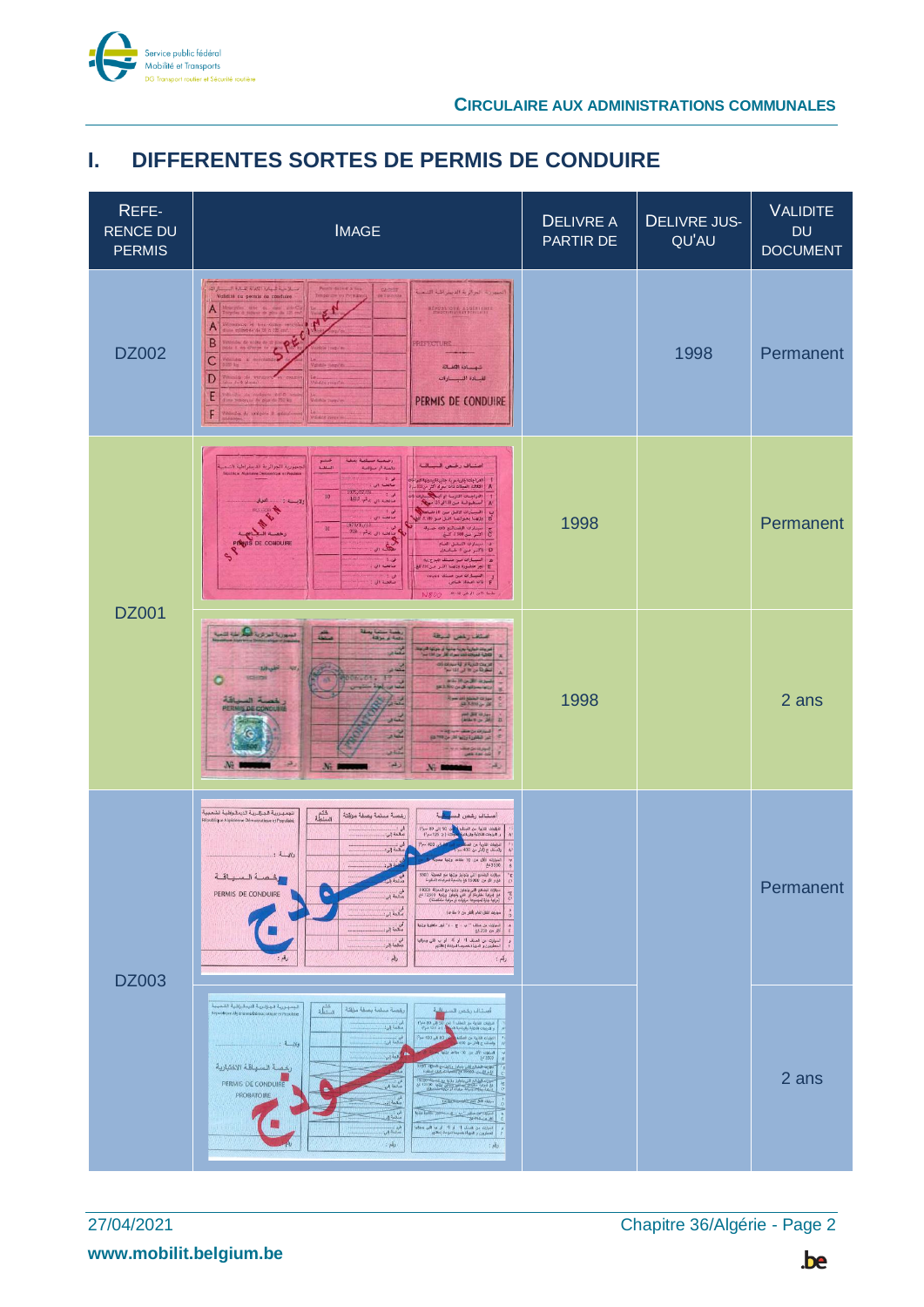

### **CIRCULAIRE AUX ADMINISTRATIONS COMMUNALES**

| REFE-<br><b>RENCE DU</b><br><b>PERMIS</b> | <b>IMAGE</b>                                                                                                                                                                                                                                                                                                                                                                                                                                  | <b>DELIVRE A</b><br>PARTIR DE | <b>DELIVRE JUS-</b><br>QU'AU   | <b>VALIDITE</b><br><b>DU</b><br><b>DOCUMENT</b> |
|-------------------------------------------|-----------------------------------------------------------------------------------------------------------------------------------------------------------------------------------------------------------------------------------------------------------------------------------------------------------------------------------------------------------------------------------------------------------------------------------------------|-------------------------------|--------------------------------|-------------------------------------------------|
| <b>DZ004</b>                              | الجمعورية الجزائرية الديمقراطية الشعبية<br>رخصة السياقة<br><b>DRIVING LICENSE</b><br>A00063705<br><b>Sheriff Abiles</b><br>الجزائر الوسطى - الجزائر<br><b>Cin Book</b><br>44.04.2019<br><b>Julia Map</b><br>48.13.04.2029<br>سمب نموذج<br><b>SPECIMEN</b><br>سم نموذج<br><b>SPECIMEN</b><br>أنتدع مقان فبيع<br>19.05.1981<br><b>Hogh stage Shop</b><br>10954000000000000<br>Adc:<br>صالك بخص السريقة<br>9. B<br>المكل<br><b>MANUSCRIPTION</b> |                               | <b>Délivré</b><br>actuellement | 10 ans                                          |

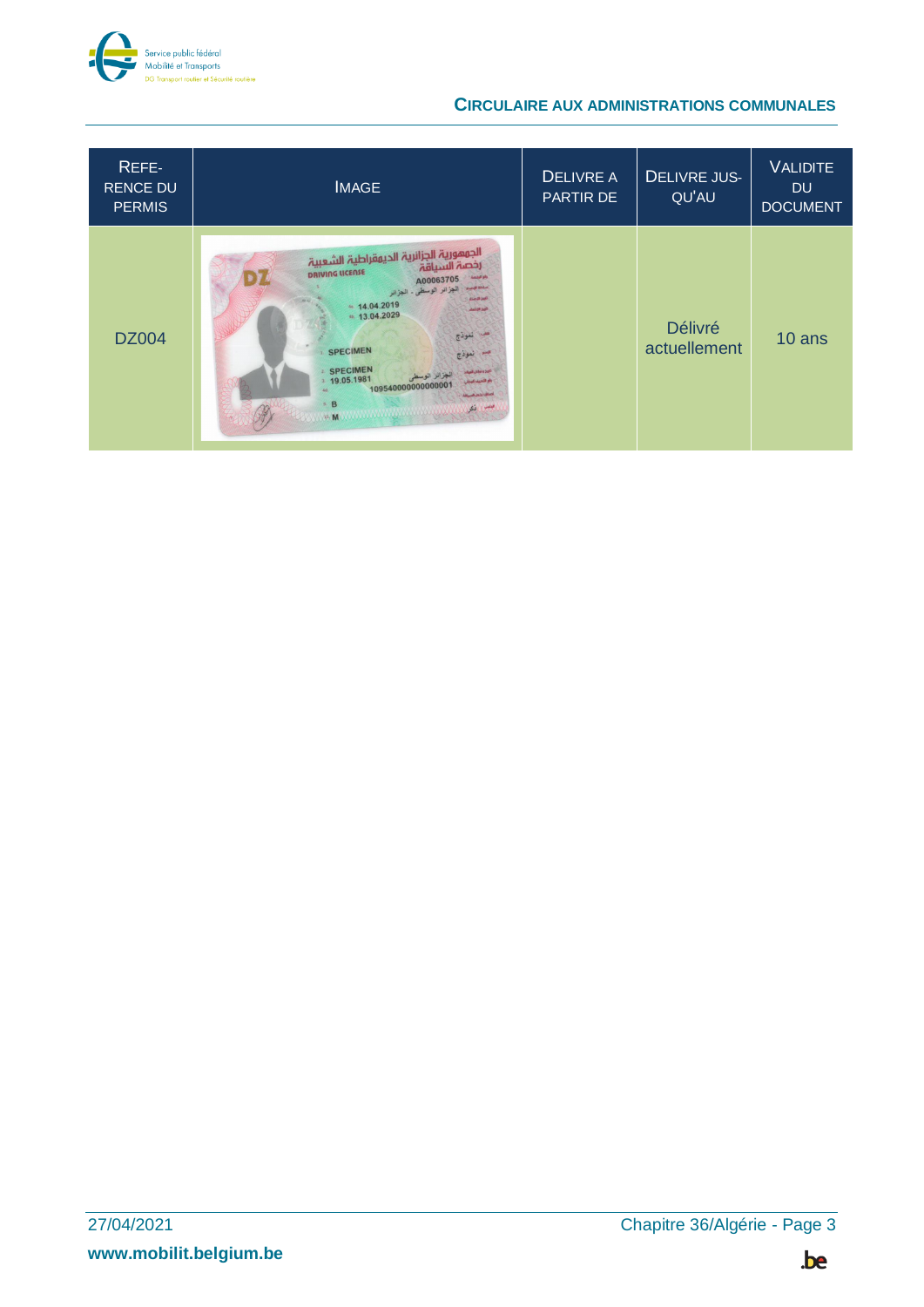

#### <span id="page-3-0"></span>ALGERIE - DZ 002 Ш.

#### <span id="page-3-1"></span> $1<sub>1</sub>$ **MODELE**



<span id="page-3-2"></span>

| CATEGORIE ETRANGERE | CATEGORIES CORRESPONDANTES   |
|---------------------|------------------------------|
|                     |                              |
| A <sub>1</sub>      |                              |
| B                   | В                            |
| C.                  | C1, C                        |
| D                   | D1, D                        |
| F                   | BE, $C1E + CE$ ou $D1E + DE$ |
|                     | A ou B + attestation CARA    |

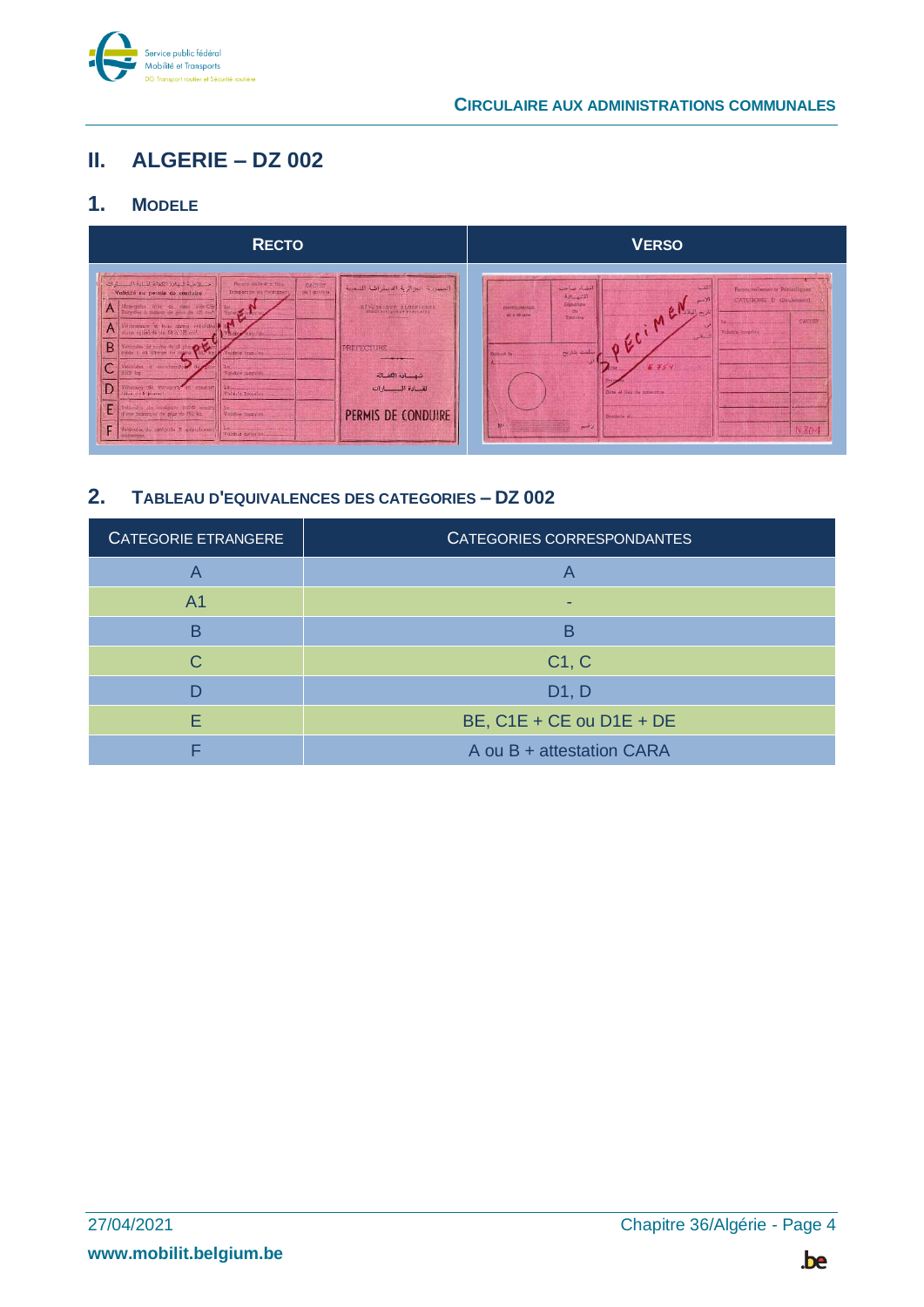

## <span id="page-4-0"></span>III. ALGERIE - DZ 001

#### <span id="page-4-1"></span> $1<sub>1</sub>$ **MODELE**





<span id="page-4-2"></span>

| CATEGORIE ETRANGERE | CATEGORIES CORRESPONDANTES |
|---------------------|----------------------------|
|                     |                            |
| A <sub>1</sub>      |                            |
| B                   | В                          |
| C                   | C1, C                      |
|                     | D1, D                      |
| F                   | BE, C1E + CE ou D1E + DE   |
|                     | A ou B + attestation CARA  |

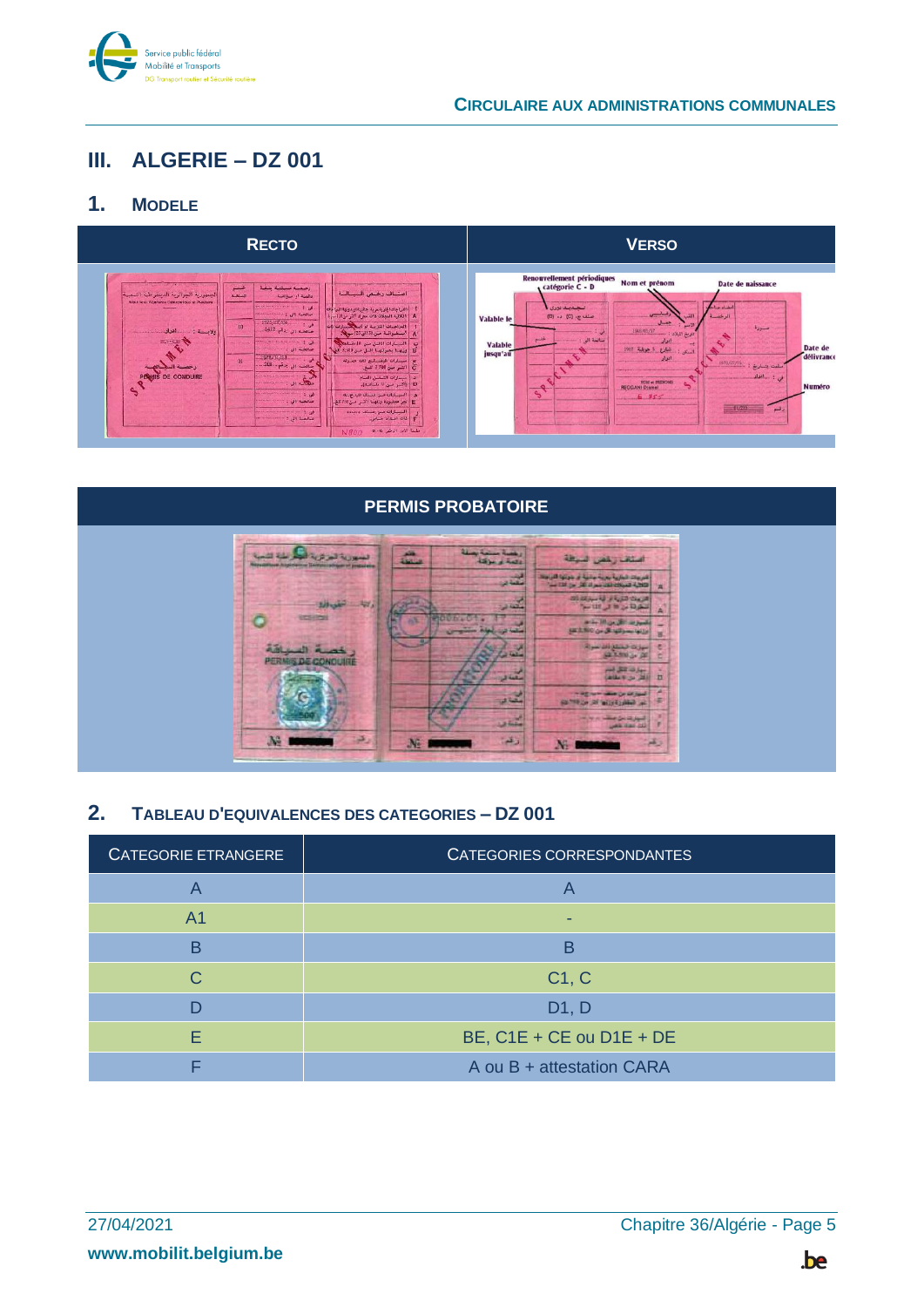

## <span id="page-5-0"></span>IV. ALGERIE - DZ 003

#### <span id="page-5-1"></span> $1<sub>1</sub>$ **MODELE**





<span id="page-5-2"></span>

| CATEGORIE ETRANGERE | CATEGORIES CORRESPONDANTES |
|---------------------|----------------------------|
| A <sub>1</sub>      |                            |
| A <sub>2</sub>      | A                          |
| B                   | В                          |
| C <sub>1</sub>      | C1, C                      |
| C <sub>2</sub>      | C1, C                      |
| D                   | D1, D                      |
| F                   | BE, $C1E + CE$ of D1E + DE |
| F                   | A ou B + attestation CARA  |